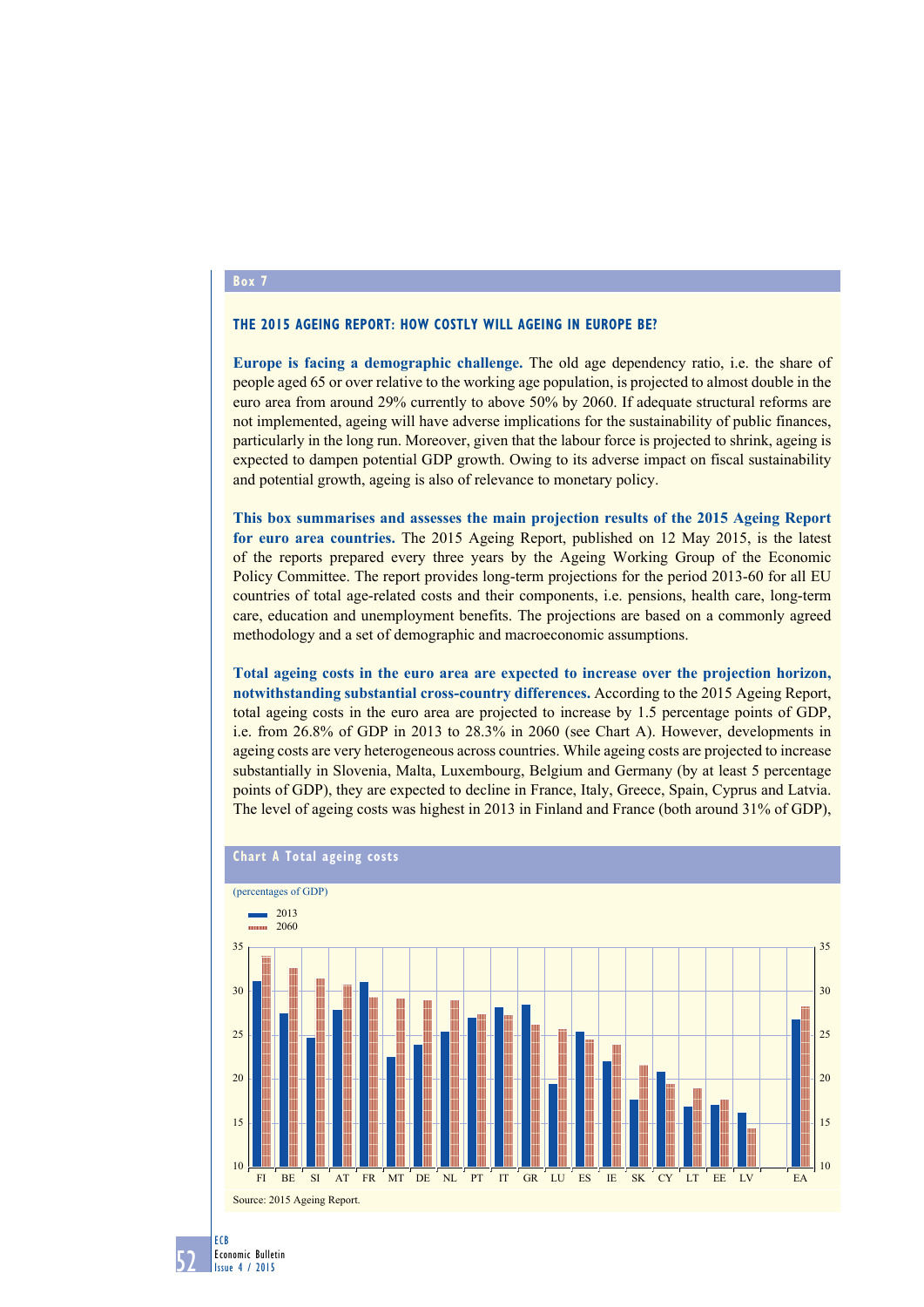## **Boxes**

The 2015 Ageing Report: how costly will ageing in Europe be?



as well as in Greece and Italy (both above 28% of GDP). By 2060 Finland, Belgium and Slovenia are expected to be the countries with the greatest ageing challenge in the euro area, with total ageing costs of well above 31% of GDP.

Pension expenditure, which is the largest component of total ageing costs,<sup>1</sup> is projected **to remain flat relative to GDP on average over the projection horizon.** In fact, pension expenditure in the euro area is projected to return to its 2013 level of 12.3% of GDP by 2060 (see Chart B). The dynamics in pension costs, however, differ substantially across countries. In the majority of euro area countries, pension expenditure is expected to increase (in particular in Luxembourg, Slovenia, Belgium and Malta, where it is projected to increase by more than 3 percentage points of GDP), while it is projected to decrease in eight euro area countries (Cyprus, Portugal, Spain, Estonia, Greece, Italy, France and Latvia). By contrast, the cost of health and long-term care is projected to increase in all euro area countries.

**Compared with the 2012 Ageing Report**<sup>2</sup> **, the projected increase in total ageing costs has been considerably revised downwards from 3.5% to 1.5% of GDP over the projection horizon.** Ageing cost projections for Luxembourg, France and Greece in particular have been substantially revised downwards (by at least 4.5 percentage points of GDP over the period 2013-60). A similar picture emerges for the change in pension costs, which have been revised downwards by 1.2 percentage points of GDP for the euro area compared with the previous report.3

**The downward revision of pension cost projections seems to be largely driven by the more favourable demographic and macroeconomic assumptions, rather than genuine reforms.** While the underlying assumptions explain up to two-thirds of the revisions, the impact of new

<sup>1</sup> Pension expenditure accounts, on average, for almost half of total ageing costs, followed by health care (one-quarter) and education (one-fifth), while the relative weights of long-term care and unemployment benefits are more limited.

<sup>2</sup> See also the box entitled "Fiscal challenges from population ageing: new evidence for the euro area", *Monthly Bulletin*, ECB, Frankfurt am Main, July 2012.

<sup>3</sup> The figures reported for the 2012 Ageing Report are shown for the same time period (2013-60) and include the impact for several countries (Belgium, Spain, Cyprus, Latvia, the Netherlands, Slovenia and Slovakia) of the peer-reviewed pension reforms conducted after the finalisation of the 2012 report. Thus, without the updated figures from the 2012 report, the difference to the previous report would have been even larger.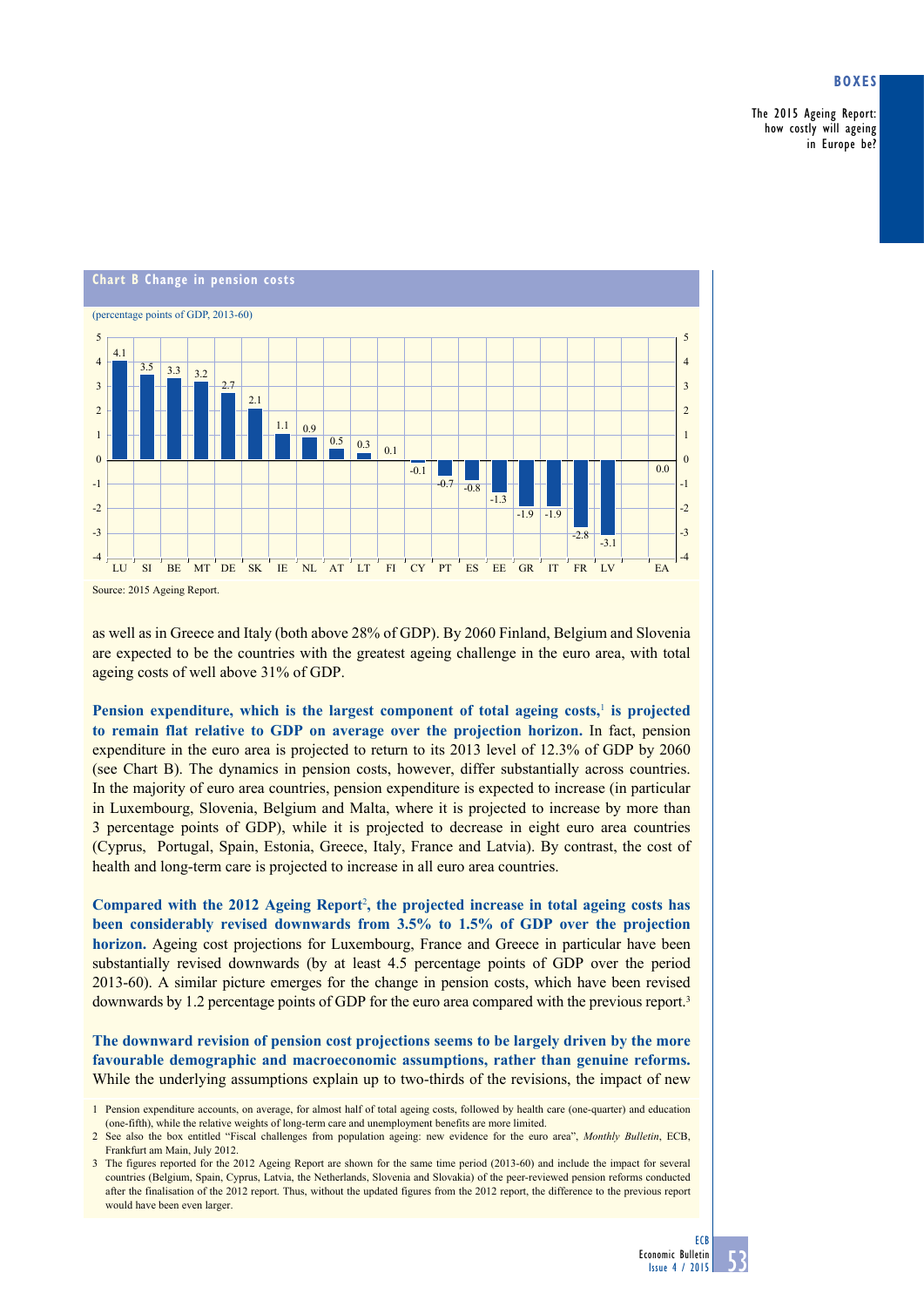

Source: 2015 Ageing Report.

Notes: 2012 Ageing Report projections have been updated with the peer-reviewed projections of those euro area countries that have conducted<br>pension reforms in the past three years (Belgium, Latvia, the Netherlands, Sloveni (ESA 95) data. The breakdown for Greece is not available. "Change in assumptions" refers to changes in pension costs owing to different<br>demographic and macroeconomic assumptions. "Better coverage/ modelling" refers to chan coverage of the national pension projections and/or improved modelling techniques.

pension reforms seems to be rather limited on average (see Chart C).4 The new demographic assumptions seem, on average, to be responsible for around one-third of the downward revisions of pension dynamics, as suggested by, among other things, a sharp downward revision to the change in the old age dependency ratio (of almost 4 percentage points between 2013 and 2060) compared with the previous report.<sup>5</sup> This factor seems to be particularly relevant for Lithuania, Latvia, Luxembourg, Malta and Slovenia. Furthermore, the better macroeconomic assumptions compared with the previous report – in particular the more pronounced decline in the unemployment rate (of 2.4 percentage points compared with the 2012 report) – seem to strongly contribute to the downward revision of the pension projections (see Chart D). The labour market effect is particularly pronounced for Spain, Italy, Cyprus, Greece and Portugal.

**The new ageing cost projections for several countries are exposed to substantial adverse risks as they rely on favourable underlying macroeconomic assumptions.** In particular, the assumption that total factor productivity (TFP) growth, which has fallen substantially during the crisis, will recover to a growth rate of 1% in the long run appears optimistic for several countries in the absence of substantial growth-enhancing reforms. This also holds from a historical perspective. During the period 1999-2012, TFP growth was on average around 0.7%, with considerably lower TFP growth rates in Belgium, Spain, Italy, Cyprus, Luxembourg and Portugal (see Chart E). Moreover, the assumption that the unemployment rate will converge downwards to a long-run EU average of not more than 7.5% by 2060 (the average euro area unemployment rate is projected to be 6.7% in 2060) is only plausible if substantial labour market

<sup>5</sup> The demographic assumptions are based on the EUROPOP2013 population projections, which were published by Eurostat in April 2014.



<sup>4</sup> For Cyprus and Spain Chart C shows a significant fall in pension costs due to pension reforms. In contrast to the other euro area countries which have conducted pension reforms in the past three years (Belgium, Latvia, the Netherlands, Slovenia and Slovakia), the peer-reviewed, updated projector are not available for Cyprus and Spain for the breakdown shown in Chart C.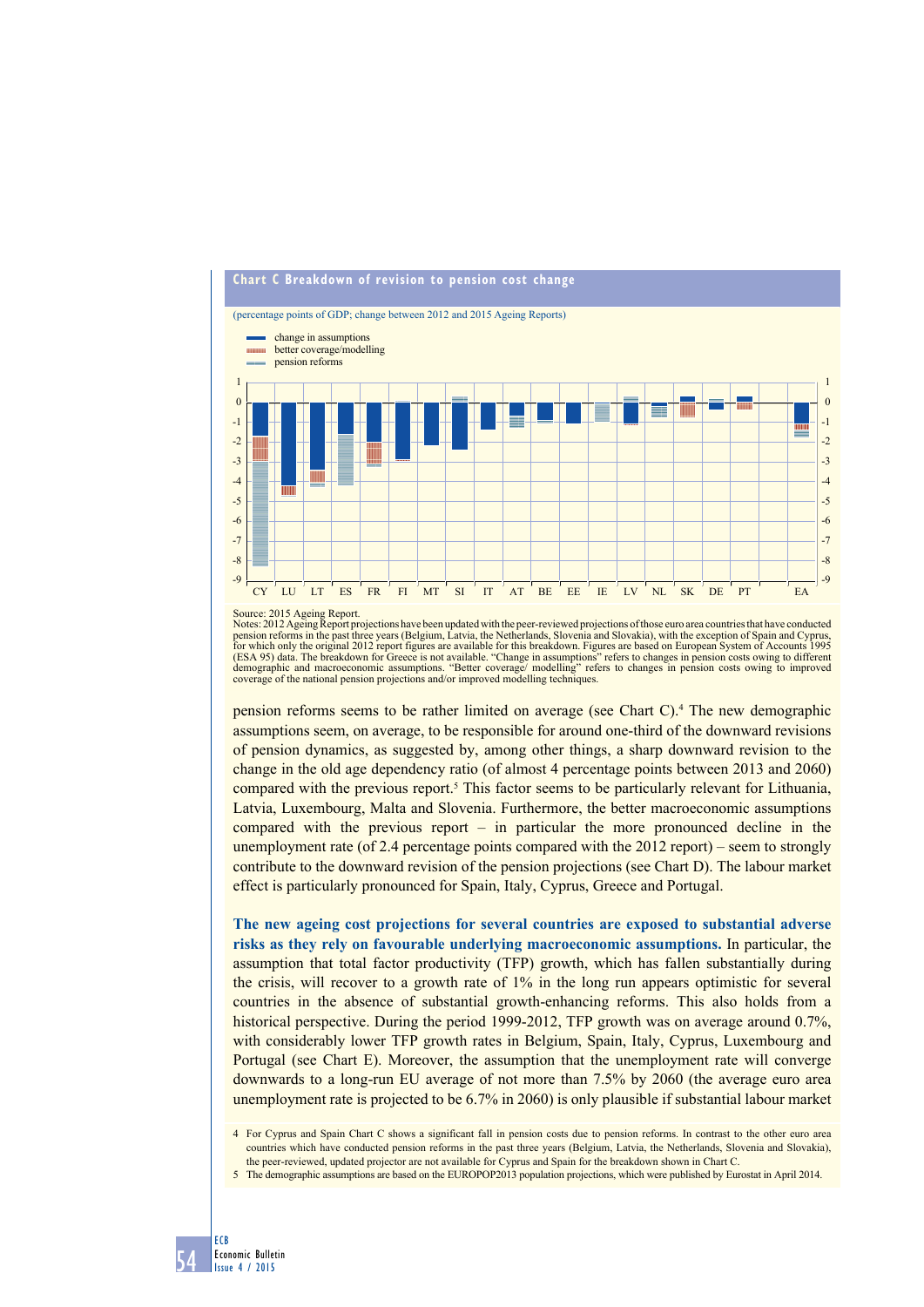# **Boxes**

The 2015 Ageing Report: how costly will ageing in Europe be?

#### **Chart D Change in the unemployment rate** (percentages, 2013-60) change in unemployment rate (2012 AR) mone. change in unemployment rate (2015 AR) NAWRU (2060) 22 22 20 20 18 18 16 16 14 14 12 12 10 10 8 8 é é  $\ddot{\bullet}$ 6 6 4 4 2 2 0  $\overline{0}$ -2 -2 BE DE EE IE GR ES FR IT CY LV LT LU MT NL AT PT SI SK FI EA

Source: 2015 Ageing Report.<br>Notes: A positive value for the change in the unemployment rate indicates a decline in the unemployment rate between 2013 and 2060.<br>The values shown from the 2012 Ageing Report are recalculated

# **chart E change in total factor productivity growth**

(percentage change between 1999-2012 and 2013-60 averages)



Sources: 2015 Ageing Report and Eurostat.<br>Notes: Change in TFP growth rate between historical averages (1999-2012) and projection averages (2013-60). Blue arrows indicate<br>a decline in TFP growth compared with historical av

reforms are enacted. The decline in unemployment assumed in the report is particularly strong for Greece, Spain, Cyprus and Portugal (around 10 or more percentage points between 2013 and 2060) (see Chart D). With these assumptions, which are prone to a high degree of uncertainty,